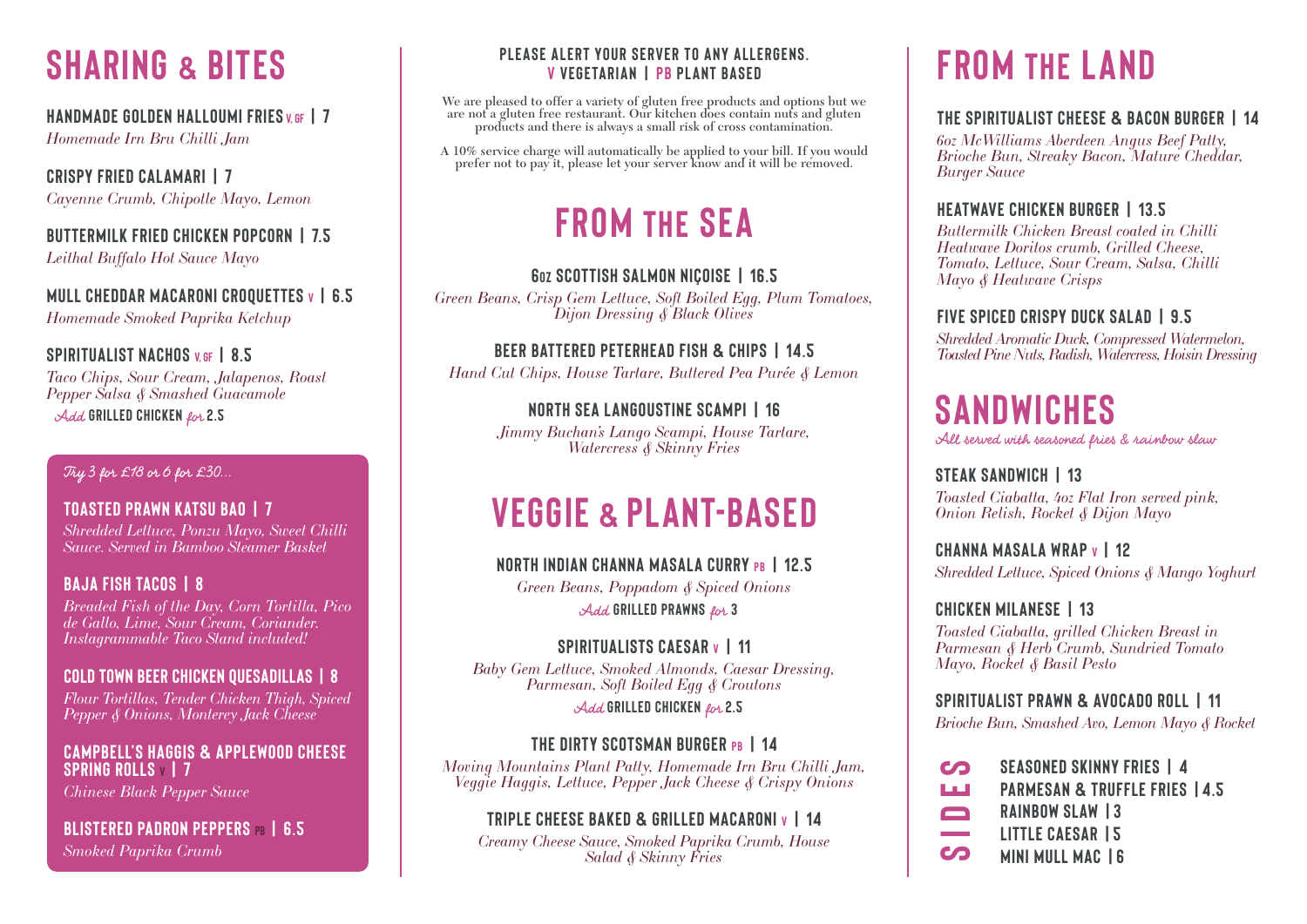# DESSERTS

#### **MINI APPLE TART | 6.5**

*Crispy Tart Case filled with Caramelised Apples, served with Luvians Clotted Cream Ice Cream*

#### **HOMEMADE TRIPLE CHOCOLATE BROWNIE | 6**

*Served with Luvians Vanilla Ice Cream & Dulce de Leche*

#### **CINNAMON DUSTED CHURROS | 5.5**

*Three award-winning Garcia Churros, tossed in cinnamon sugar & served with Dulce de Leche*

#### **TROPICAL SUNDAE | 12**

For 2 or more to share *6 Scoops of Luvians Coconut Ice Cream and Mango & Passionfruit Sorbet topped with Banana Whipped Cream, Strawberry Puree, Chocolate Chunks & Ice Cream Wafers*

#### **2 SCOOPS OF SEASONAL ICE CREAM OR SORBET | 5**

*Ask your server for available flavours!*

*Selection of* **TEAS** *&* **COFFEES** *available!*

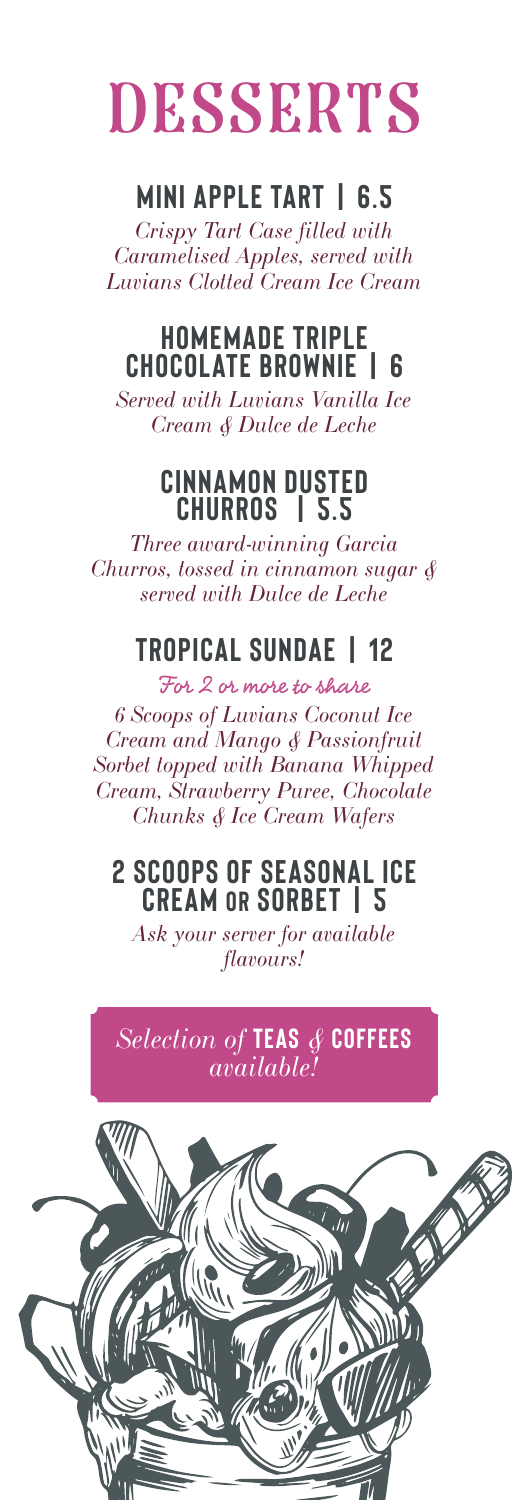# Sweet TREATS

Inspired by famous desserts & sweets.

**ALL £9.5**

#### **MESSY ETON**

*Minted Absolut Vanilia Vodka, Mozart Strawberry Cream, homemade strawberry syrup & purée & a dash of milk. It even comes with a wee meringue…*

#### **CHERRY DRINKWELL**

*Disaronno Amaretto with Cherry Brandy, fresh lemon juice, pineapple & vanilla. Drinkwell; because we didn't bake it but drank it.*

#### **KEY LIME COLADA**

*Roku Gin, Bacardi Coconut, milk, cream & lime cordial. Gimlet making out with a Piña Colada.*

#### **BOUNTIFUL**

*Bacardi Coconut & a blend of coconut syrup, Mozart chocolate liqueurs, milk & cream. Finished with desiccated coconut flakes & chocolate powder. No need for plastic wrappers here.*

#### **JAFFA MY CAKE**

*Cointreau, Dark Chocolate Mozart, cold brew coffee & vanilla. This. Is. Amazing.*

# SHOTS & BOMBS

Because you came for 'just one'...

#### **BOMBS | £4**

#### **TORNADO KICK**

*Limoncello & Watermelon Red Bull.*

**SEX BOMB** *Passoa & Tropical Red Bull.*

**JAGERBOMB** *Jägermeister & Red Bull.*

#### **SHOTS | £3**

**WEE LAGER** *Licor 43 & Mozart White Chocolate.*

**BABY GUINESS** *Kahlua & Baileys.*

**JAMMY DODGER** *Chambord & Baileys.*

**JAFFA CAKE** *Cointreau & Mozart Dark Chocolate.*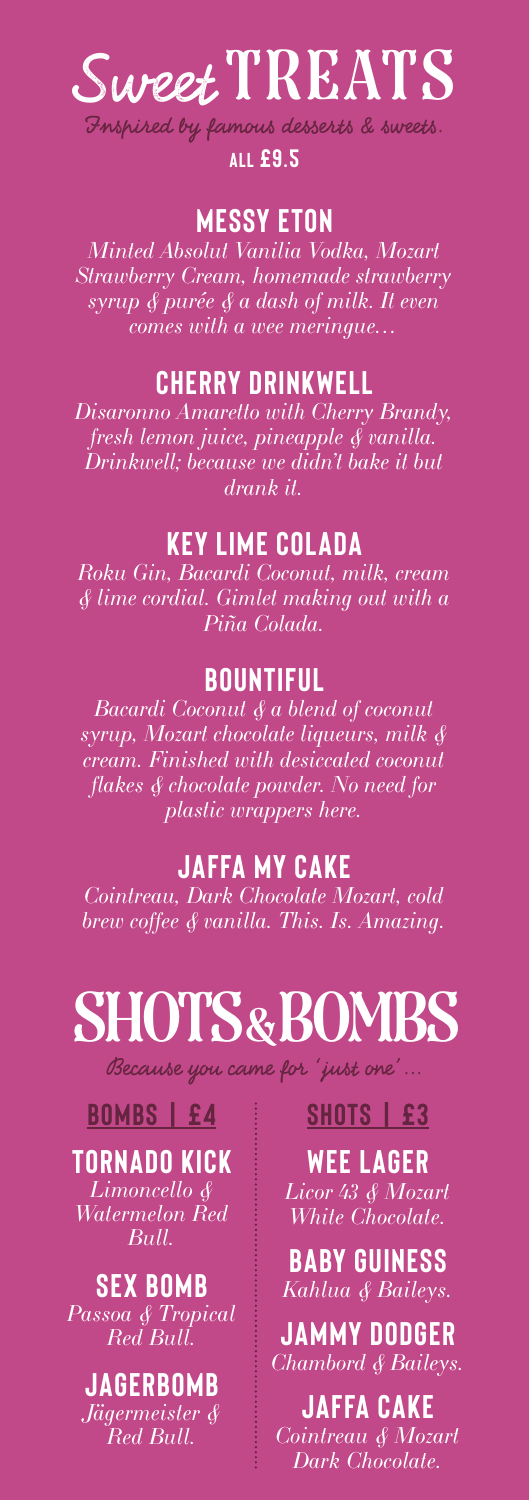

Suitable for the under 10s. Two freshly-made courses for £9

#### MAINS

**CHEESEBURGER SLIDERS** *Skinny Fries & Ketchup*

#### **LITTLE CAESAR SALAD**

*Freshly made Salad with Crunchy Croutons*

Add **GRILLED CHICKEN** for **£1**

#### **HOMEMADE BREADED FISH FINGERS**

*Peterhead Haddock, Garden Peas & Skinny Fries*

#### **MINI MAC & CHEESE**

*House Salad & Skinny Fries*

#### **SWEETS**

#### **SUGAR DUSTED CHURROS**

*Garcia Churros & Chocolate Sauce*

#### **HOMEMADE TRIPLE CHOCOLATE MINI BROWNIES**

*Vanilla Ice Cream & Caramel Sauce*

#### **2 SCOOPS OF SEASONAL ICE CREAM OR SORBET**

*Ask your server for available flavours!*